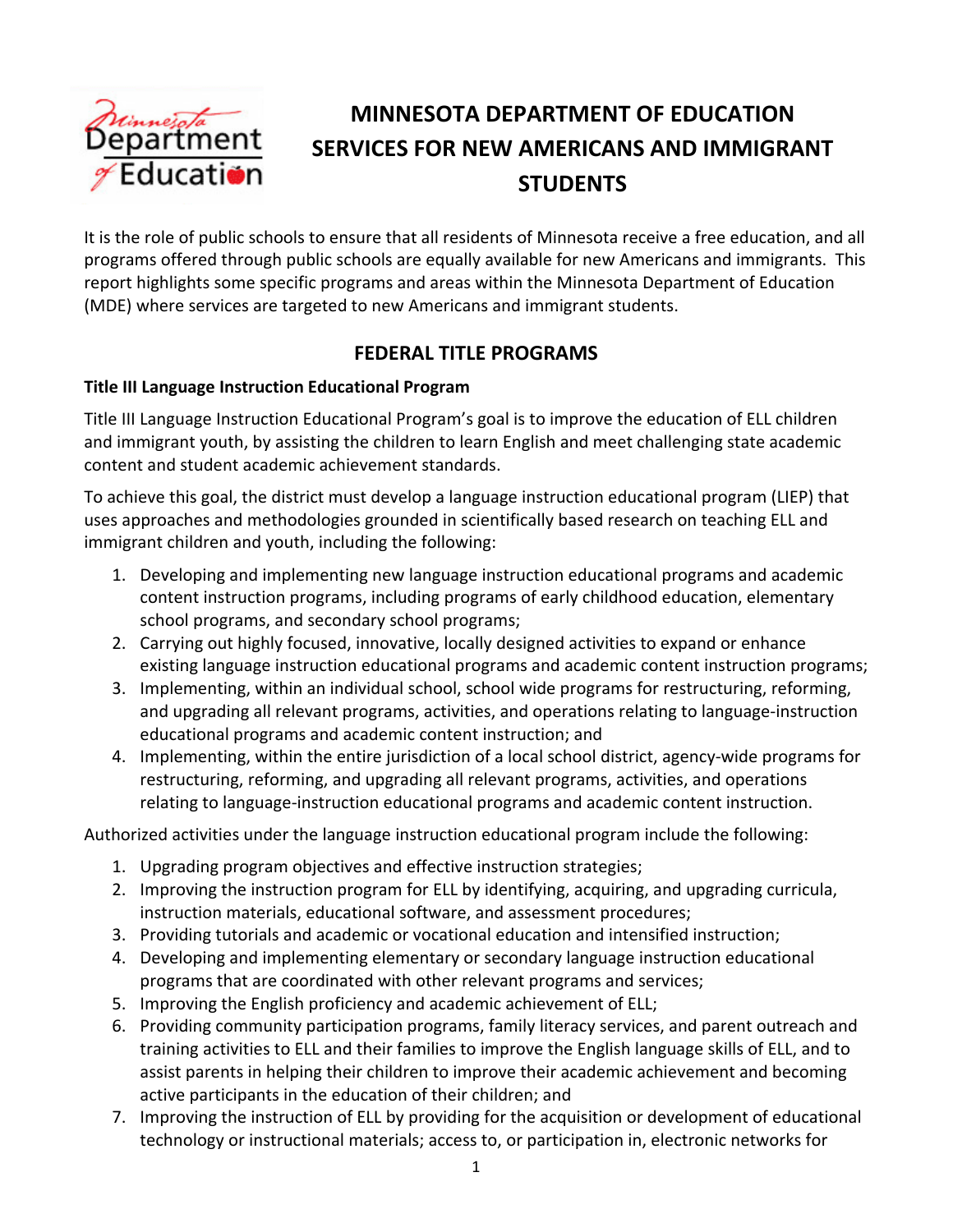materials, training, and communication, and incorporation of such resources into curricula and programs such as those funded by this program.

### **Title III Immigrant Program**

The Immigrant Program is funded through a set aside of the state's Title III allocation (3% of the total state Title III award set aside each year) for districts significantly impacted by immigrants for immigrant education programs.

Title III ‐ Immigrant Education Program funds are specifically targeted to eligible immigrant students and their families through the provision of supplementary programs and services for the underlying purpose of assuring that these students meet the same challenging grade level and graduation standards as mainstream students.

An immigrant student is defined as a student who:

1. Is between the ages of 3 to 21;

2. Was born outside the United States; and

3. Has attended K‐12 public and non‐public school(s) in the United States for less than three full academic years.

These students include foreign exchange students and students who accompany their families on international business and diplomatic mission.

### **Refugee School Impact Program**

Minnesota Department of Education collaborates with the Minnesota Department of Human Services (DHS) to administer the Refugee School Impact Grant from the Office of Refugee Resettlement to school districts highly impacted by refugee students. The primary goal of the state project is to strategically enhance the service capacity of highly impacted school districts within the Anoka, Hennepin, Olmsted, and Ramsey counties in ways that meaningfully improve students' academic achievement, acculturation, and personal development. Program activities include after‐ school/weekend tutoring, parent involvement activities, cultural liaisons and interpreters, school‐day additional academic tutoring, community‐based leadership training and employment activities; and gateway services to mental health and behavioral health counseling.

# **Title I, Part A**

This program provides financial assistance to LEAs and schools with high numbers or high percentages of poor children to help ensure that all children meet challenging state academic standards. Federal funds are currently allocated through four statutory formulas that are based primarily on census poverty estimates and the cost of education in each state.

- 1. Basic Grants provide funds to LEAs where the number of children counted in the formula is at least 10 and exceeds 2 percent of an LEA's school-age population.
- 2. Concentration Grants flow to LEAs where the number of formula children exceeds 6,500 or 15 percent of the total school‐age population.
- 3. Targeted Grants are based on the same data used for Basic and Concentration Grants except that the data are weighted so that LEAs with higher numbers or higher percentages of poor children receive more funds.
- 4. Education Finance Incentive Grants (EFIG) distribute funds to states based on factors that measure: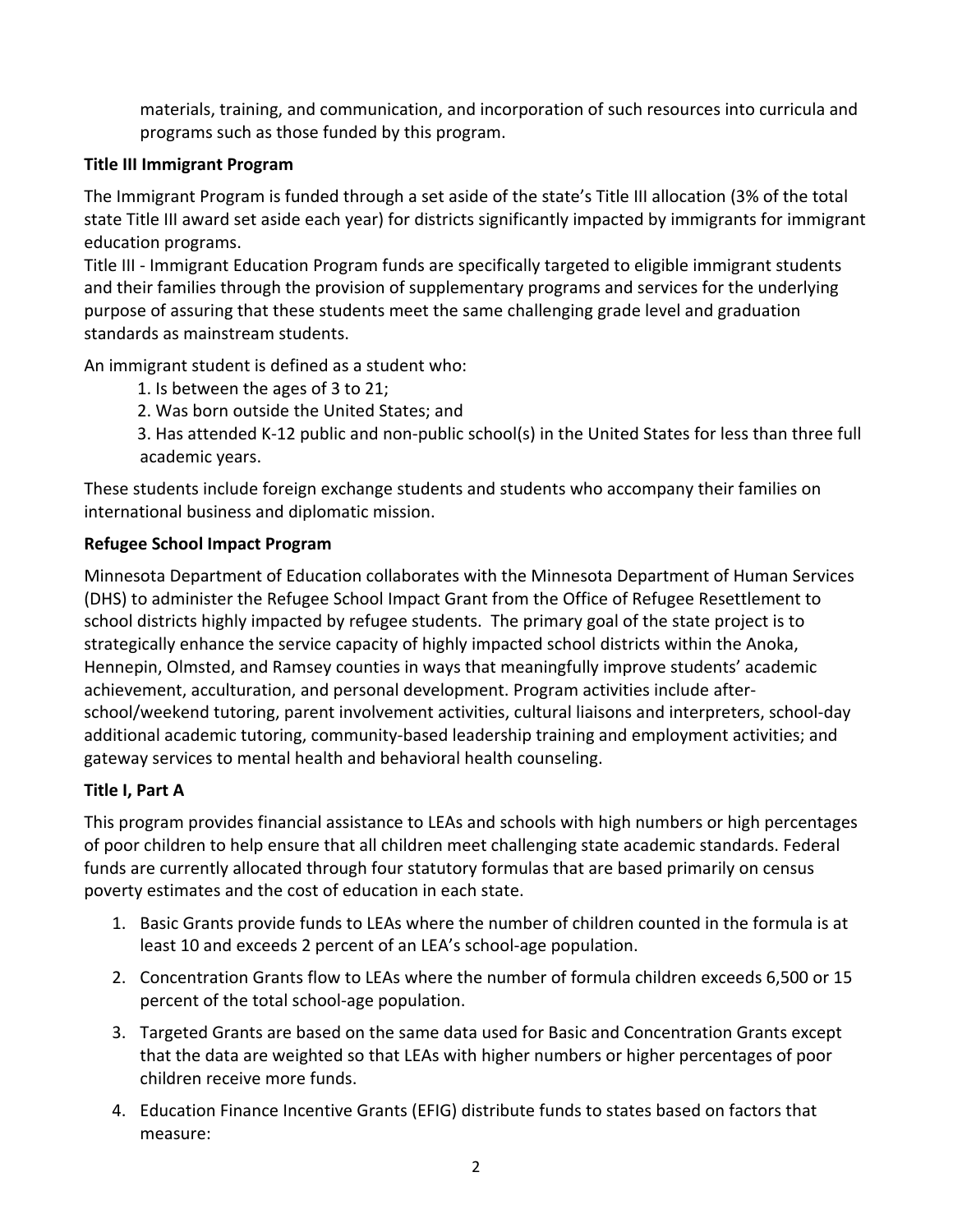- $\circ$  A state's effort to provide financial support for education compared to its relative wealth as measured by its per capita income, and
- $\circ$  The degree to which education expenditures among LEAs within the state are equalized.

Title I, Part A funds are used to provide additional academic support and learning opportunities to help low‐achieving children master challenging curricula and meet state standards in core academic subjects. For example, funds support extra instruction in reading and mathematics, as well as prekindergarten, after‐school, and summer programs to extend and reinforce the regular school curriculum.

### **Migrant Education Program**

Migrant Education Program supports high quality education programs for migratory children and helps ensure that migratory children who move among the states are not penalized in any manner by disparities among states in curriculum, graduation requirements, or state academic content and student academic achievement standards. Funds also ensure that migratory children are not only provided with appropriate education services (including supportive services) that address their special needs but also that such children receive full and appropriate opportunities to meet the same challenging state academic content and student academic achievement standards that all children are expected to meet. Federal funds are allocated by formula to SEAs, based on each state's per pupil expenditure for education and counts of eligible migratory children, age 3 through 21, residing within the state. The goal of the Migrant Education Program is to ensure that all migrant students reach challenging academic standards and graduate with a high school diploma (or complete a GED) that prepares them for responsible citizenship, further learning, and productive employment. States use program funds to identify eligible children and provide education and support services. These services include: academic instruction; remedial and compensatory instruction; bilingual and multicultural instruction; vocational instruction; career education services; special guidance; counseling and testing services; health services; and preschool services.

# **21st Century Community Learning Center Programs**

 $21<sup>st</sup>$  Century Community Learning Center programs (21 $<sup>st</sup>$  CCLC) utilize school-community partnerships</sup> to provide a variety of after‐school, before‐school and summer learning opportunities for students attending high‐poverty, low‐performing schools. 30 grantees across the state provide programming designed to address the physical, social, emotional and cognitive needs of the students they serve. Many grantees use the 21<sup>st</sup> CCLC program as a resource to reach out to new Americans and immigrant student populations to help support school success. In 2008-09, 22% of all youth served by 21<sup>st</sup> CCLC programs were classified as English Language Learners. In comparison, 7.6% of all enrolled students in the state are classified as English Language Learners.

For more information on federal title programs administered through MDE, contact Jessie Montano, Director of Consolidated Federal Programs, 651‐582‐8615.

# **CHILD NUTRITION PROGRAMS**

The Minnesota Department of Education (MDE) administers the United States Department of Agriculture (USDA) Child Nutrition Programs. These federally‐assisted meal programs provide reimbursement to sponsoring schools, agencies or organizations to serve nutritious meals or snacks at low cost or free to Minnesota's children.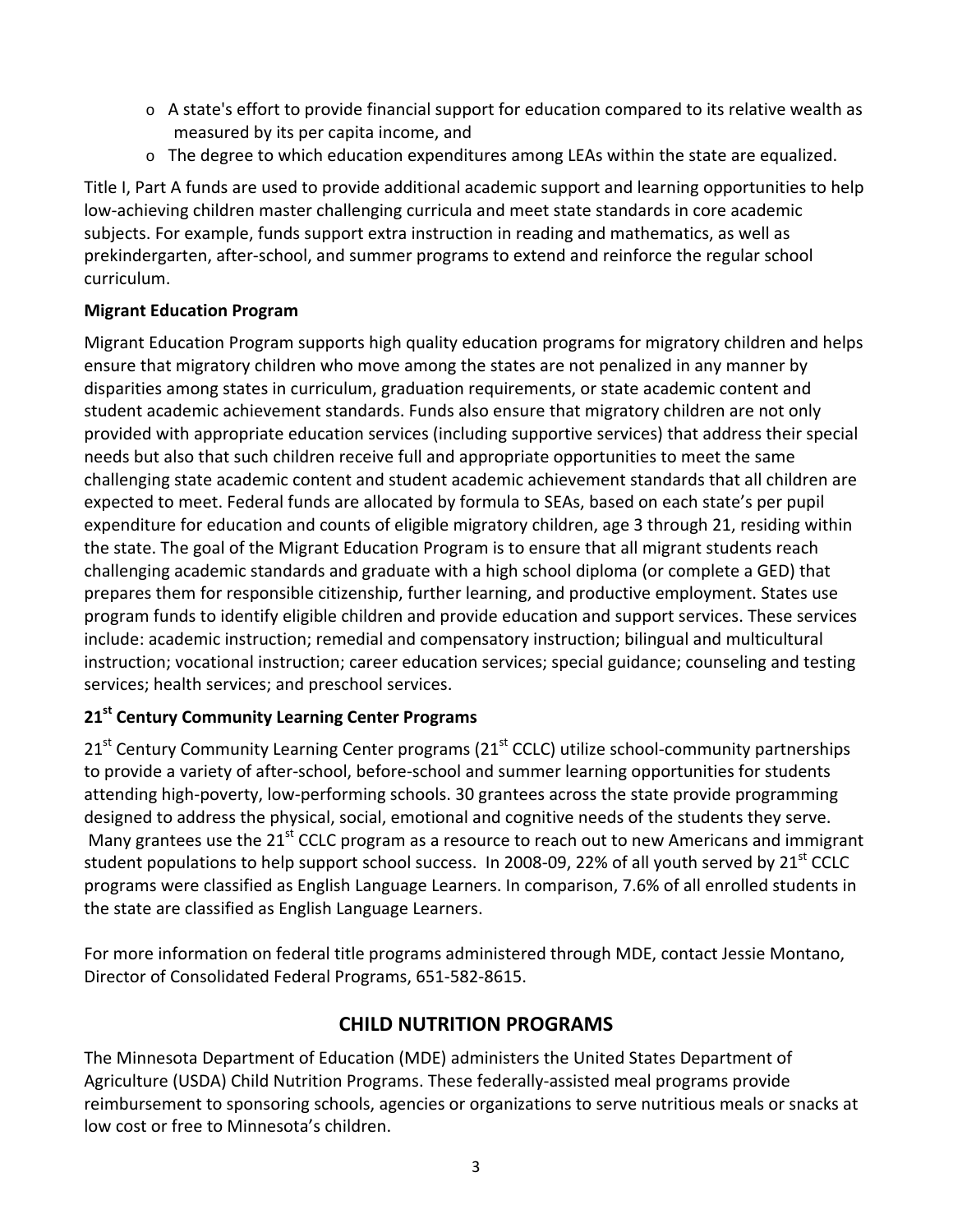Many Child Nutrition Programs, such as the National School Lunch Program, target assistance to low‐ income families by providing free or reduced‐price meals to qualifying families. Some Child Nutrition Programs offer the meal or milk benefit at the same low or no cost to all participants.

MDE administers the Child Nutrition Programs through agreements with sponsoring schools, agencies and organizations. Brief descriptions of the Child Nutrition Programs follow.

### **National School Lunch Program (NSLP)**

The NSLP provides nutritious low‐cost or free lunches to students in public and nonprofit private schools and residential child care institutions. Any student in a participating school can receive an NSLP lunch regardless of the student's household income. Eligible students can receive free or reduced‐price lunches based on the following criteria:

- Free lunches are available to children in household with incomes at or below 130 percent of poverty.
- Reduced‐price lunches are available to children in households with incomes between 130 and 185 percent poverty.

Students documented as migrant, homeless and runaway are eligible to receive free meals.

The NSLP has been expanded to provide reimbursement for snacks served to children through 18 years of age participating in after school education and enrichment programs. In addition, schools can offer the Seamless Summer Program which provides free meals to all students in low income areas when school is not in session. All Seamless Summer meals are reimbursed at the free meal rate.

#### **School Breakfast Program (SBP)**

The School Breakfast Program provides nutritious breakfasts to promote learning readiness and healthy eating behaviors. This federally assisted meal program operates in public and non‐profit private schools and residential child care institutions. The School Breakfast Program operates in the same manner as the NSLP. School Districts and independent schools that participate in the Breakfast Program receive federal and state reimbursement for each meal served that meets the federal meal pattern requirements. State law (M.S. 124D.117) requires public schools to offer school breakfasts if 33 percent or more of the school lunches have been served to students from low-income families.

Additional state funding allows students who would qualify for reduced‐price breakfasts under federal guidelines to receive free breakfasts.

#### **Special Milk Program (SMP)**

The Special Milk Program provides reimbursement for milk to children in public and non‐profit private schools, child care institutions and eligible camps that do not participate in other federal Child Nutrition Programs. The program provides reimbursement for all half pints of milk served at low or no cost. The participating programs must operate their milk programs on a non‐profit basis and agree to use the federal reimbursement to reduce the selling price of milk to all children. Schools in the NSLP and SBP may participate in the SMP by providing children in half-day pre-kindergarten and kindergarten programs where children do not have access to school meal programs.

#### **Minnesota Kindergarten Milk Program (MKMP)**

The Minnesota Kindergarten Milk Program is a state funded program that provides reimbursement for milk served at low or no cost to kindergarten students. Schools can claim reimbursement of one‐half pint of milk per day for each child served milk. The program may operate in public and non‐profit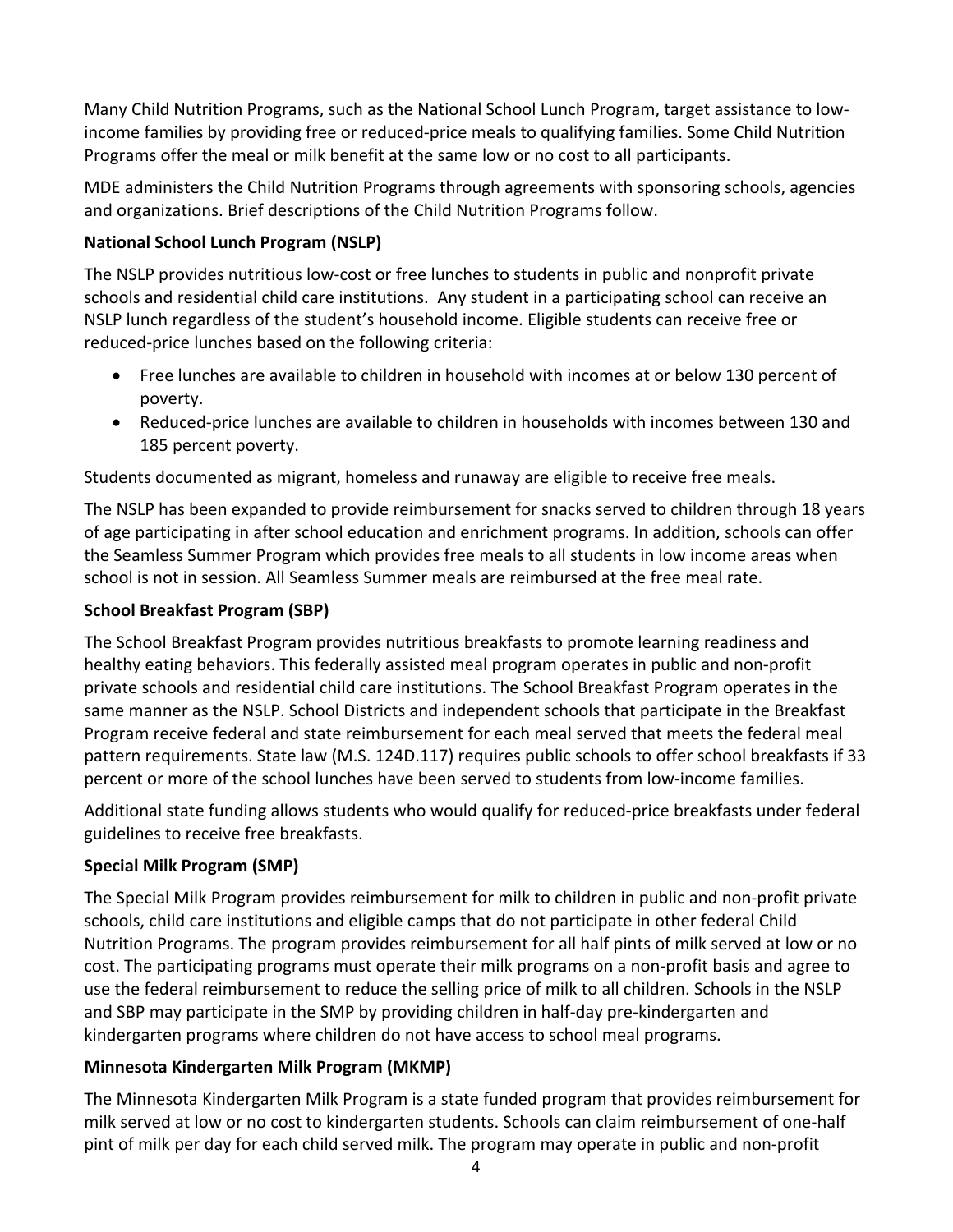private schools, residential child care institutions and boarding schools. Schools that participate in the federal SMP may also participate in the MKMP.

# **Fresh Fruit and Vegetable Program (FFVP)**

The Fresh Fruit and Vegetable Program is a federally assisted food program providing free fresh fruit and vegetables to students participating in elementary schools during the school day. Elementary schools eligible to participate must participate in the NSLP and have enrolled a high percentage of students certified to receive free and reduced‐price meal benefits. Eligible schools are required to apply through a competitive grant process. Elementary schools awarded grants receive \$50.00 ‐ \$75.00 per student for the school year. With the funds, schools purchase additional fruits and vegetables to serve free to students during the school day. The fruits and vegetables must be served outside of the normal time frames for the NSLP and the SBP.

# **Summer Food Service Program (SFSP)**

The Sumer Food Service Program provides nutritious meals to children, age 18 and under, in low‐ income areas when schools are closed. Many sponsors serve up to two meals daily, either breakfast and lunch, breakfast and snack, or lunch and snack. Camps and sites that primarily serve migrant children may be approved to serve up to three meals daily. Sponsors receive reimbursement for meals served that meet the federal meal requirements.

SFSP sponsors may be public and private schools, residential summer camps, colleges and universities, public and non‐profit organizations, faith‐based organizations and government agencies. Sponsors may have numerous sites that may be located in parks, community centers, schools, churches, housing authorities and non‐profit programs for children.

# **Child and Adult Care Food Program (CACFP)**

The Child and Adult Care Food Program provides reimbursement for meals and snacks served to children at family day care homes, child care centers, homeless shelters and after‐school programs and to older (age 60 and older) or functionally impaired adults at adult day care centers. Child care centers and family day care homes can serve children up to the age of 12. Homeless or emergency shelters may serve children up through age 18.

CACFP targets higher levels of reimbursement to low income areas and to day care providers and children most in need. The reimbursements make the cost of day care more affordable for many lower income families.

For more information on MDE food and nutrition programs and services, contact, contact Barbara Kalina, Supervisor ‐ Food and Nutrition Service, 651‐582‐8531.

# **SPECIAL EDUCATION**

The Special Education Policy division (SEP) has provided a variety of services and supports for immigrant and refugee children and families that have been identified as having disabilities. The division provides proactive services to assist school districts and families in determining whether children may have disabilities and require special education services. These services are provided directly by division staff members, by grants to nonprofit organizations, and by technical assistance and staff development that are provided to a broad range of clients. A listing of selected SEP services is provided below. Many of these activities have been ongoing for ten or more years.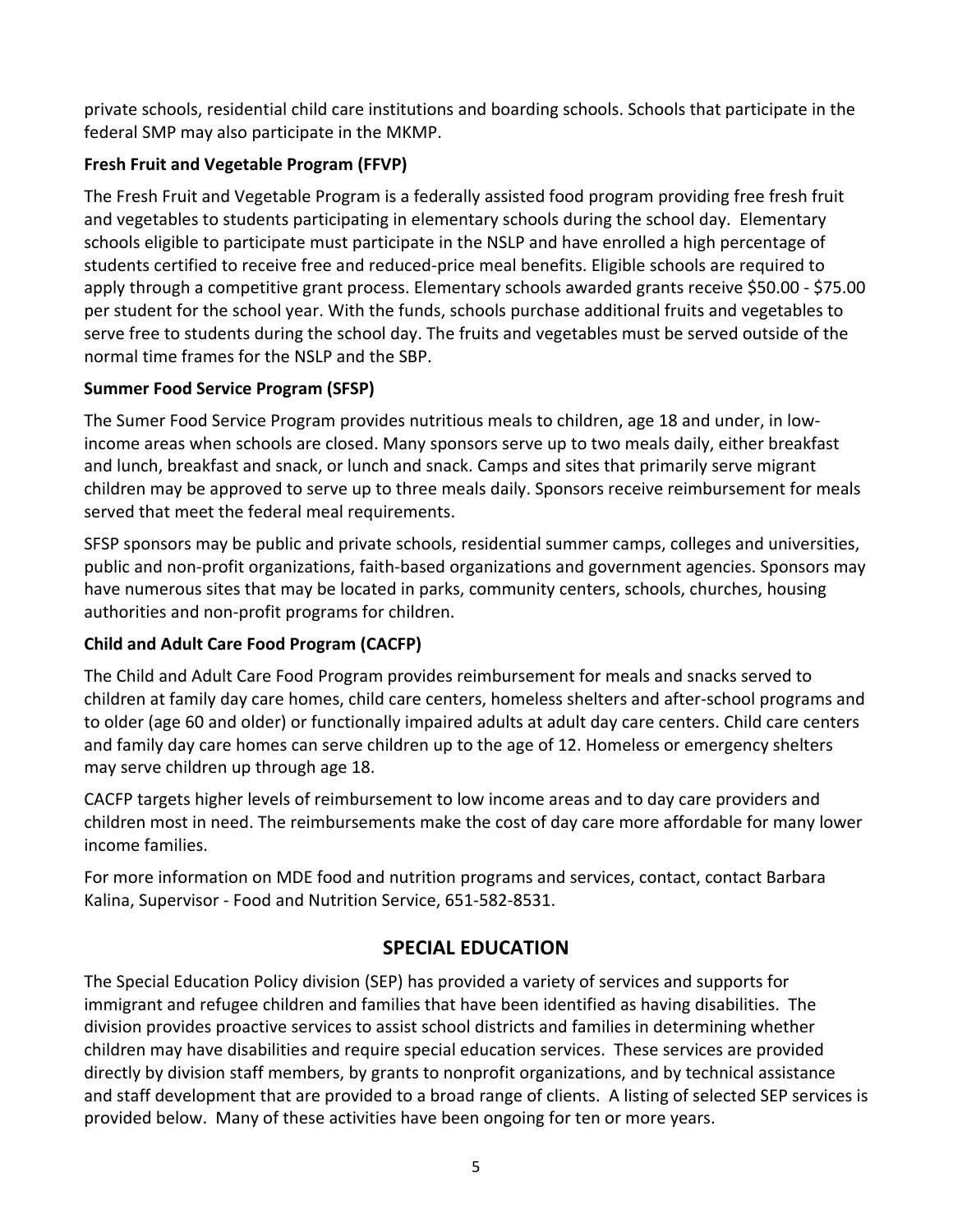- Developed and implemented a unique program to provide staff development in the area of special education to individuals that serve as interpreters, translators and/or cultural liaisons to students and families.
- Provides financial support to PACER, a parent advocacy center that employs 3 bilingual family advocates that work with Latino, Hmong and Somali families and provide support and technical assistance in the special education community.
- Created resources in other languages such as (a) glossaries of special education terminology; (b) videos and DVDs to explain the special education process; (c) information and legal forms pertaining to special education.
- Created and maintained a free, online searchable database of interpreters and translators to assist districts in locating interpreters
- Developed the state guidelines "The ELL Companion to Reducing Bias in Special Education Assessment." Extensive training has also been provided to assist district staff in implementing these guidelines.
- Incorporated immigrant and refugee perspectives and needs into other initiatives such as staff development materials for mental health, staff development for teachers in correctional facilities as well as care and treatment facilities, and staff development and written materials related to the new state criteria for Specific Learning Disabilities.
- Continues to provide extensive staff support related to questions regarding the incidence of Autism Spectrum Disorders among Somali children.
- Manages a statewide system to identify districts that have disproportionate representation of students of any racial or ethnic group in special education, including both over‐ and underrepresentation. Districts have been identified as having disproportionate representation of ethnic groups that include many recent immigrants and refugees. These districts may receive technical assistance from a team of contractors that has been trained by SEP. In addition, these districts must correct any noncompliance and implement improvement plans.
- Employs one full-time education specialist in special education issues relating to English Language Learners (ELL) as well disproportionate representation of racial and ethnic groups in special education.

For more information on MDE special education programs and services, contact Elizabeth Watkins, Special Education Diversity Consultant, Special Education Data and Reporting Unit at 651‐582‐8678 or Nancy W. Larson, Ph.D., Supervisor, Special Education Data and Reporting Unit at 651‐582‐8596.

# **ADULT BASIC EDUCATION (ABE)**

The Adult Basic Education office provides a variety of English as a Second Language (ESL) educational opportunities for adult immigrants and refugees. The ABE program umbrella also includes a number of other basic educational programs including Adult High School Diploma, GED, Workforce Education, Family Literacy, transition to post‐secondary programming, and other services.

Over 70,000 adults participated in Minnesota ABE programs last year. Of this number, 42% (32,025) participated in ESL programming with 21,426 ESL students logging 12 or more contact hours during the program year. The average participation of an ESL student during the program year is over 60 contact hours.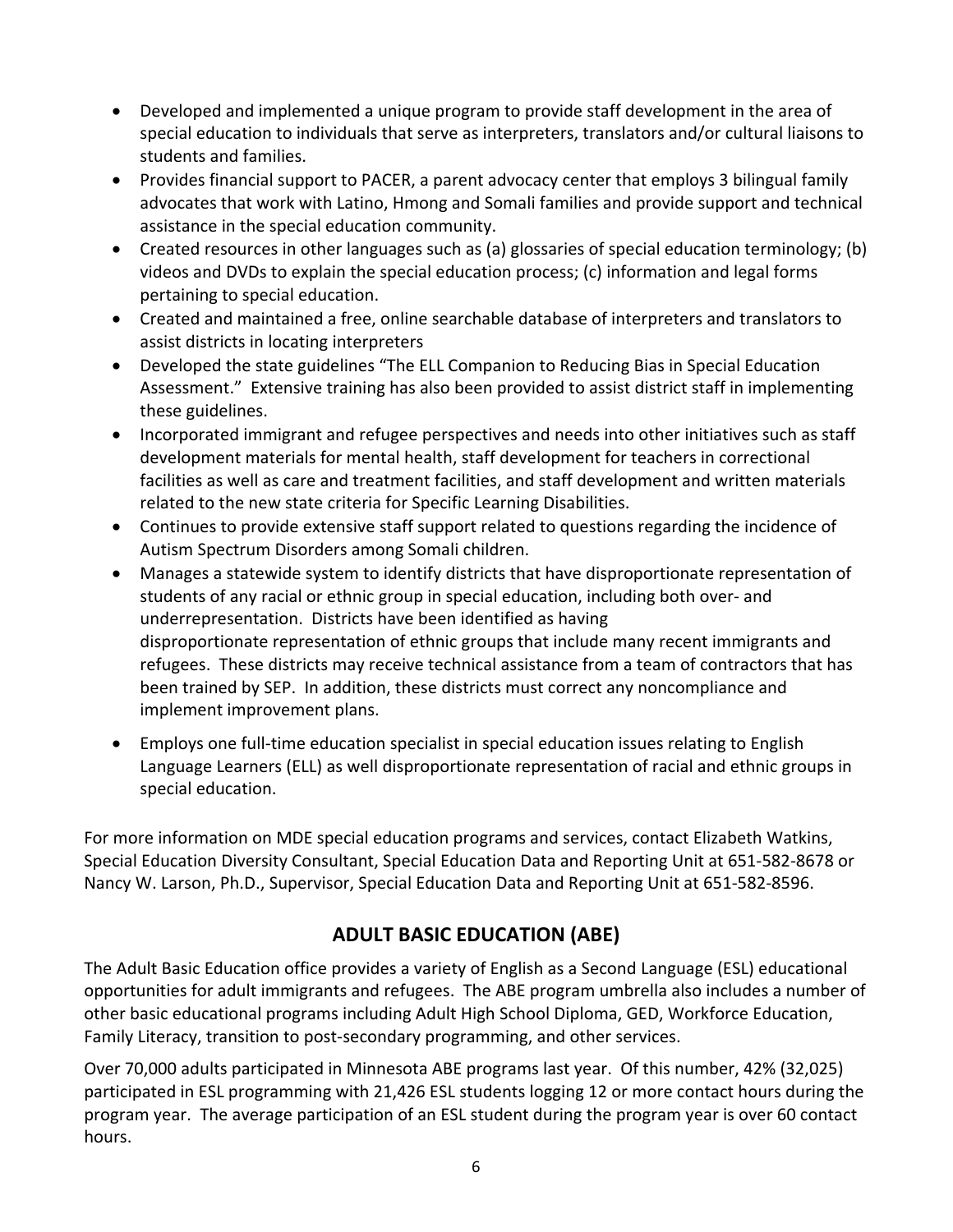ABE is funded through state law (MS 124D.51) and through Title II of the federal Workforce Investment Act. A total of about \$50,000,000 is available annually for ABE and over 500 delivery sites provide comprehensive ABE programming including ESL. Delivery sites are typically Minnesota public schools (through community education), but also include a large number of Community Based Organizations, prisons/jails, and college campuses. Local ABE programs determine how much of their ABE resources will be used for the ESL segment of their program. The attachment to this document entitled, ABE TEN‐YEAR TREND INFORMATION, provides a decade long history of ESL participation in ABE programs.

ESL students are assessed upon intake and assigned to classes based on their tested level of English. Students that are in the lowest of six ESL functioning levels often require significant ESL programming to help them attain English proficiency in reading, writing and speaking English.

The local ABE provider monitors the progress of ESL students using standardized English assessment tests and reports learner progress to MDE. MDE monitors the success of local programs on these measures and provides significant professional development opportunities to all programs and staff. For the past six years the ABE program statewide has met or exceeded all of its federally negotiated student performance goals and has earned a WIA Incentive Grant cash award for each of the past three years.

Information on where ESL classes are located may be obtained through the Adult Literacy Hotline by phone at: 1‐800‐222‐1990, or online at http://www.themlc.org/hotline.html

For more information on MDE adult basic education programs and services, please see the following website: http://mnabe.themlc.org or contact Dr. Barry Shaffer, State Director of Adult Education at 651‐582‐8442.

Additionally, The Ronald M. Hubbs Center for Lifelong Learning, an ABE program of the Saint Paul Public Schools' Community Education Department, offers educational services to adults who want to improve their basic skills, earn a GED, prepare for employment or post-secondary education, or learn English. For more information or to arrange a visit, contact Kristine Halling, Supervisor, 651‐290‐4721.

# **EARLY LEARNING SERVICES**

The Early Learning Services division administers public school programs and Head Start programs for young children birth to Kindergarten entrance. These programs provide outreach and support to Minnesota's growing immigrant population.

Information for families and for professionals who serve immigrant families can access child development information and resources in multiple languages on our website: Minnesota ‐ Parents Know. Written materials are translated in the five primary languages besides English. Multilingual podcasts and video clips on children's development are also available. Specific resources and information are available for parents with concerns about their child's development or their child may be receiving special education services information from Parents Know: Help Me Grow.

Head Start programs provide services to many low-income immigrant families. Head Start programs do not require families to be citizens and classroom staff and home visitors must be able to communicate with the families they serve either directly or through a translator. They should also be familiar with the ethnic background of these families.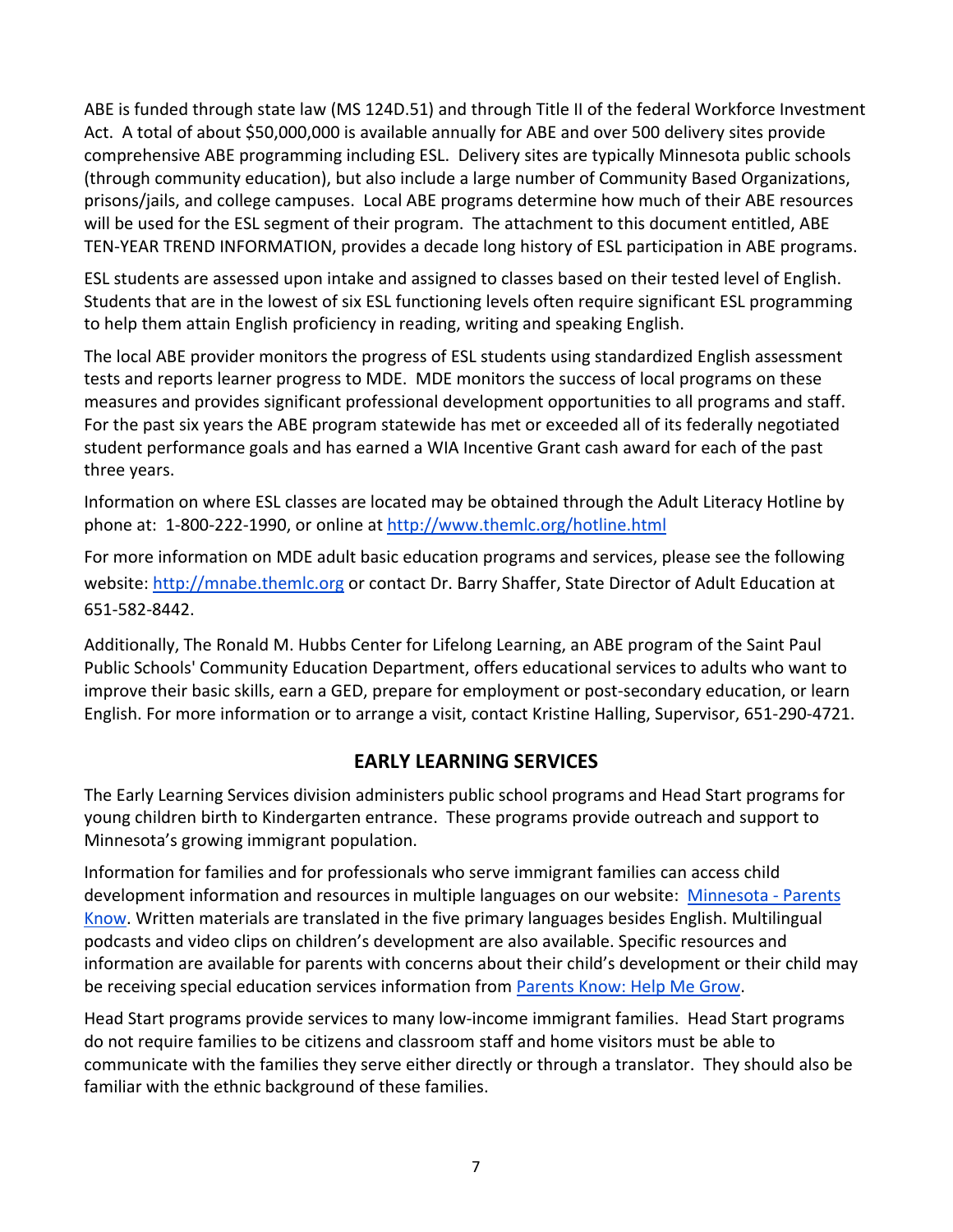Last year (program year 2008‐2009) Head Start served 13,424 children; 1,356 were Early Head Start children.

| <b>Ethnicity and Race</b>                 |        |
|-------------------------------------------|--------|
| Hispanic or Latino Origin                 | 3,126  |
| Non-Hispanic/Non-Latino Origin            | 11,801 |
| American Indian/Alaska Native             | 523    |
| Asian                                     | 542    |
| <b>Black or African American</b>          | 3,463  |
| Native Hawaiian/Pacific Islander          | 18     |
| White                                     | 8,369  |
| <b>Biracial or Multi-Racial</b>           | 1,334  |
| <b>Other Race</b>                         | 503    |
| <b>Unspecified Race</b>                   | 175    |
| <b>Primary Language of Family at Home</b> |        |
| English                                   | 10,577 |
| Spanish                                   | 2,339  |
| Central/South American and Mexican        | 0      |
| Caribbean Languages                       | 10     |
| Middle Eastern/South Asian Languages      | 165    |
| East Asian Languages                      | 364    |
| Native North American/Alaska Native       | 0      |
| Languages                                 |        |
| Pacific Island Languages                  | 0      |
| <b>European and Slavic Languages</b>      | 27     |
| African Languages                         | 1,273  |
| <b>Other Languages</b>                    | 27     |
| <b>Unspecified Languages</b>              | 145    |

The Office of Head Start has updated its guidebook on serving culturally and linguistically diverse children and families. The revised guidebook, *Revisiting and Updating the Multicultural Principles for Head Start Programs Serving Children Ages Birth to Five*, follows in response to major changes that have occurred since the guidebook's original publication in 1991. These changes include revision of the Head Start Program Performance Standards, passage of the *Improving Head Start for School Readiness Act of 2007*, new research on cultural influences and language acquisition, and a growing population of culturally and linguistically diverse children. The revised guidebook elaborates on 10 principles essential to understanding and being responsive to the cultural contexts in which child growth and development occurs.

For more information, contact Karen Carlson, Director of Early Learning Services, 651‐582‐8397.

# **RESEARCH AND ASSESSMENT**

The Research and Assessment division is responsible for the development and implementation of a coherent assessment system that measures student knowledge and skills on Minnesota Academic Standards and the Minnesota English Language Proficiency Standards. To accomplish both of these goals, the division must develop assessments that take into account the limited English skills of immigrant students.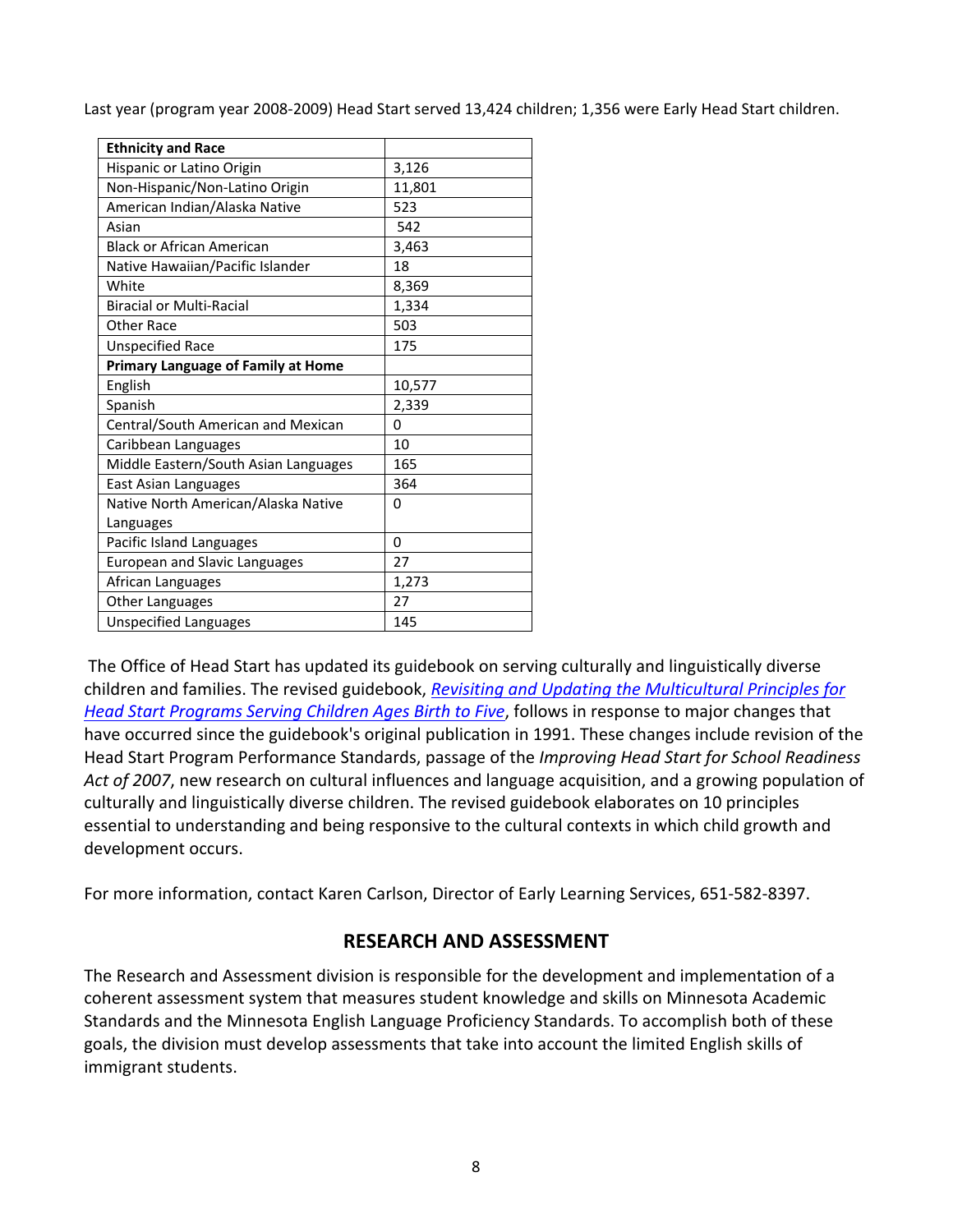### **Assessing knowledge and skills on Minnesota Academic Standards**

Title I of No Child Left Behind (NCLB) requires all students in grades 3‐8, including those who are Limited English Proficient (LEP), to take an accountability test in reading and mathematics. In Minnesota those tests are called the Minnesota Comprehensive Assessments (MCA). Each of these tests is built to comply with the MCA's test specifications which state, "Items will use clear language based on the work by the U. S. Department of Education: LEP Partnership. To the extent possible, sentences will be simple and in standard word order, use active voice, avoid using negatives, avoid proper nouns, avoid using general language terns that have a special meaning in math contexts, reduce written context and be as universal as possible."

A number of teacher panels weigh in to make sure new test items are accessible to LEP students. Perhaps the most important panel is the Bias Review Panel which reviews new test items, passages and storyboards. Once tests are created from these components, the Accommodations Advisory Review Panel makes sure that ELL‐responsive accommodations such as dual language reference materials and response in first language are available to these students. A brochure describing the MCA is available online in ten languages.

LEP Students who are New‐to‐Country (parents don't speak English at home and their first education in a U.S. school was within the past year) do not have to take the Reading MCA.

# **Assessing knowledge and skills on Minnesota English Language Proficiency Standards**

Title III of NCLB requires states to assess the reading, writing, listening and speaking skills of all LEP students. Minnesota uses the K‐2 Checklist to measure the pre‐reading and pre‐writing skills of students in grades K‐2, and the Test of Emerging Academic English (TEAE) to measure the reading and writing skills in students in grades 3‐4, 5‐6, 7‐8 and 9‐12. Minnesota uses the MN SOLOM to measure the speaking and listening skills of students in grades K‐12. LEP students who take these tests are eligible for LEP funding the following school year. The Limited English Proficiency Assessment Advisory Committee monitors the uses of these tests each year.

# **Diploma Tests**

Minnesota students must pass tests in reading, math and writing in order to be eligible to graduate from high school. LEP students who first attend a Minnesota school at the beginning of grade 9 or later do not have to pass these tests if they have otherwise completed the other graduation requirements of a school district by the time they finish their senior year.

For more information, contact Dirk Mattson, Director of Research and Assessment, 651‐582‐1611.

# **CENTER FOR POSTSECONDARY SUCCESS**

The Center for Postsecondary Success works with dual credit programs including Advanced Placement, International Baccalaureate, PSEO, and concurrent enrollment. These programs provide many students with opportunities to take rigorous courses as well as the opportunity to earn college credits while still in high school. Participation numbers indicate that while these programs are growing every year, there are consistently low enrollment numbers for low‐income students and student of color including new American and immigrant students. In an effort to get information into the hands of these communities, as well as to the professionals who work with these students, the Center has engaged in collaboration with the Minnesota Minority Education Partnership (MMEP), the Center for School Change, the YMCA, Girl Scouts of America and other organizations who work with students in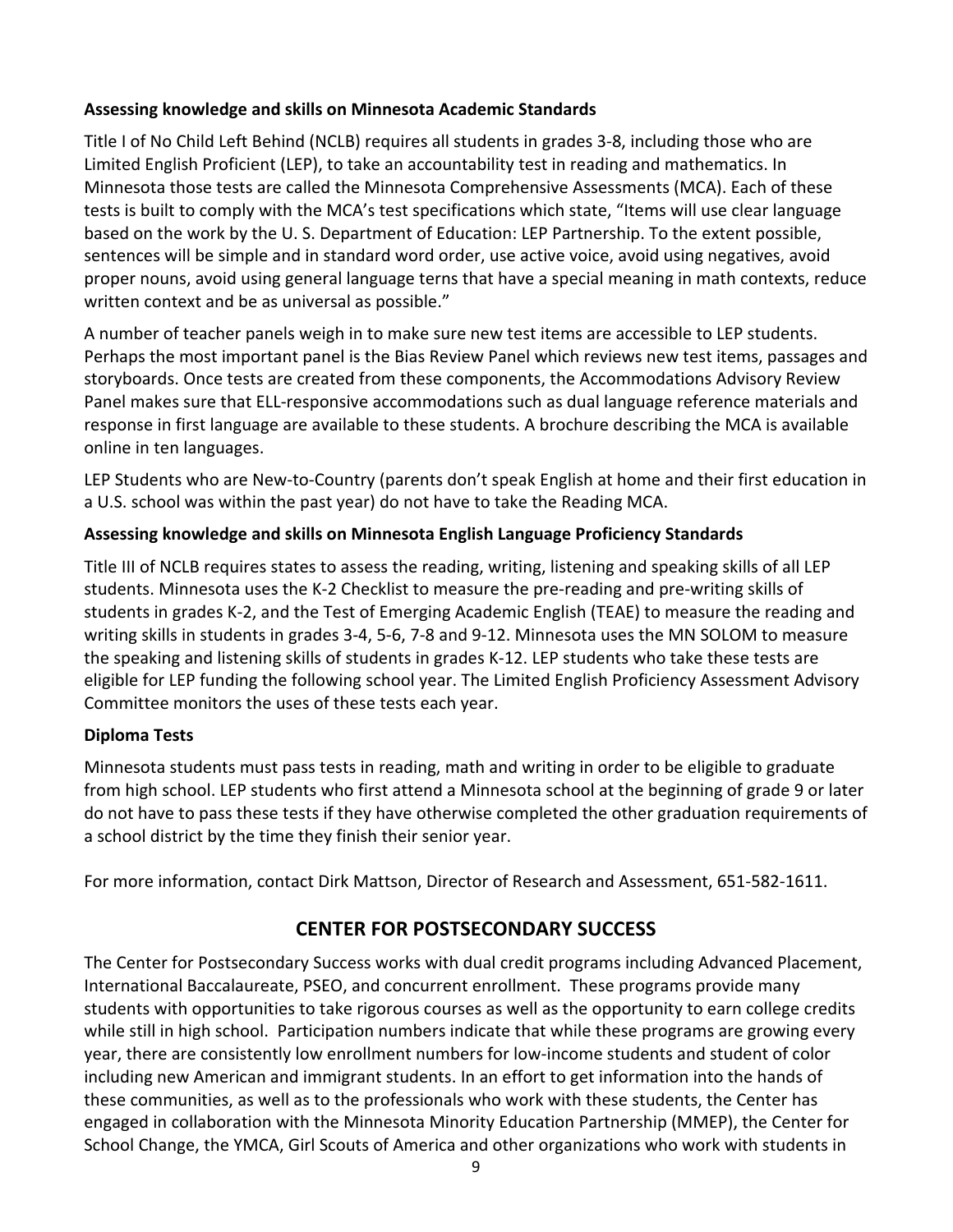both educational and non‐educational settings. The Center has also collaborated with the Minnesota Office of Higher Education and the Get Ready program to share information with providers and students about how to access these programs and the benefits they offer.

Presentations to the above organizations have included information for families and students about how to access dual enrollment programs as well as the academic and financial benefits of participating in AP, IB, PSEO, Programs of Study, and Concurrent Enrollment options. Through grant funds, dual credit brochures were developed which promote all opportunities Minnesota offers to earn college credits in high school. These were printed in four languages including English, Hmong, Somali, and Spanish and have been distributed throughout the state to agencies and organizations that serve school age youth.

The Center's staff also serves on the executive board for New American Services, which provides support for new immigrant and refugee populations in providing safe, stable environments for their children, learning to operate in a new culture, and becoming financially independent. In addition, this service also focuses on increasing the use of culturally specific resources, such as interpretation services and community education, for Hispanic/Latino, African, Hmong, Russian, Somali, and other immigrants in Dakota and eastern Scott counties.

Other specific initiatives and projects undertaken by MDE's dual enrollment specialist include:

- Serving on MCAN/MMEP committees for a series of scholarship events tailored for specific cultural communities and presenting at these events about dual credit opportunities (Immigrant family scholarship night, Hmong family scholarship night, Latino family scholarship night, and African American family scholarship night).
- Participation on a planning committee with the Center for School Change on an insert for the Minnesota Spokesman Recorder (a newspaper tailored for the African American community)
- Participation in a variety of events sponsored by the Council of Black Minnesotans on educational equity concerns in the African American Community
- Presentations to students at the Get Ready Summer Camp regarding dual credit programs
- Workshop delivered through MCAN/MMEP about dual enrollment for school‐based and non‐ school based personnel
- Presentations to Get Ready counselors and MPS students about PSEO and other dual enrollment options
- Presentation to educators and providers and students at Minnesota Indian Education conference
- Presentation at MCAN/MMEP event for Girl/Boy scout leaders about dual enrollment
- Work with MOHE on developmental summer transition scholarship program
- Presentation to students at college access center at neighborhood house about college readiness
- Work with students at "We want you back", an initiative of MPS, to encourage students who have dropped out to return to school.
- Materials and information provided for the Hmong Resource Fair
- Presentation at YMCA meeting with all coordinators for youth achievers programs
- Presentation to students at Southern MN TRiO conference at MNSU, Mankato
- Presentation at MNACAC conference in May
- Presentation scheduled at MMEP conference fall of 2010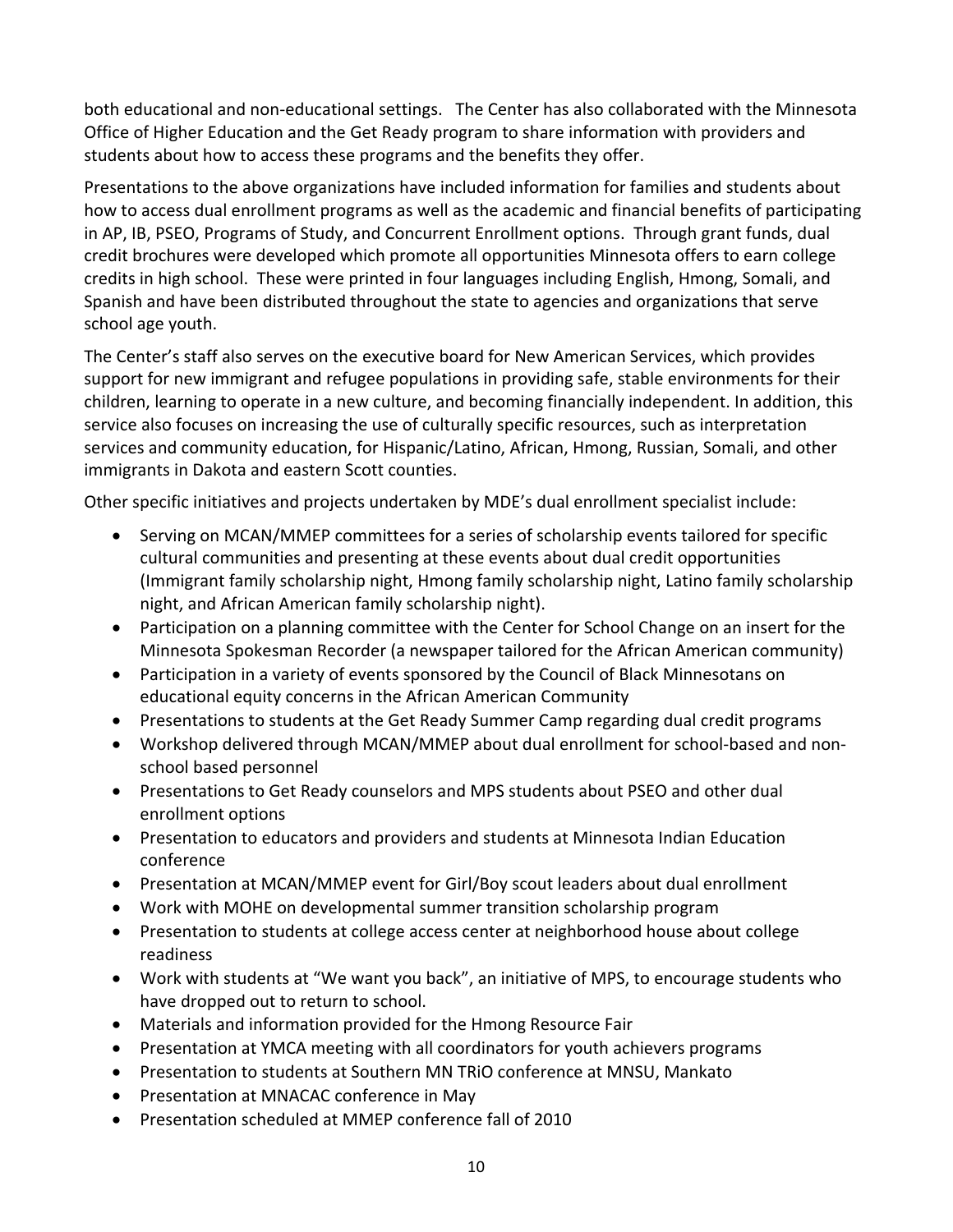### **High School Redesign Framework**

The Center for Postsecondary Success has developed, piloted and implemented a Systemic High School Redesign Framework in districts across the state. It includes tools, strategies and resources for all Minnesota high schools to use when implementing school improvement goals. Several specific resources to help immigrant students and families were included in the Framework. The Framework includes the following research‐based core components:

- Rigorous and relevant course-taking for all students, especially at transition points
- Personalized learning environment for each student, with the support of parents and other adult mentors
- Multiple pathways to postsecondary training or college to achieve a minimum K‐14 education
- High-quality teacher and principal leadership
- Student assessment and program evaluation data used to continuously improve school climate, organization, management, curricula and instruction.

# **Systemic Middle Level School Redesign Framework**

The Center for Postsecondary Success has also developed a Systemic Middle Level School Redesign Framework, aligned with the High School Redesign Framework. The goal is to pilot this framework during 2010‐2011. Several specific resources to assist immigrant students and families were included in this framework as well. The Systemic Middle School Redesign Framework includes the following research‐based core components:

- Rigorous and relevant curriculum for all students
- Personalized learning environment for each student
- Highly effective teachers and instruction
- Effective leadership
- Safe and healthy school environment
- Data use for improvements in a timely and ongoing manner

# **Minnesota Career Information System**

The Minnesota Career Information System (MCIS) is a self‐supporting career development program, located under the Center for Postsecondary Success, in the Minnesota Department of Education. MCIS develops and distributes career information for people of all ages. The program includes occupational information, occupational videos, programs of study, Minnesota and national postsecondary school information, scholarship and financial aid information, job search information, five different assessment tools, a reality check tool, a full career development curriculum framework, and much more. A number of the overview files, most occupational videos, and many of the support materials are now available in Spanish. By this fall, all of the assessment tools will also be available in Spanish. MCIS is available at approximately 80% of the high schools in the state, about half of the postsecondary institutions, all workforce centers and a variety of other locations. A MCIS Junior product is available for middle school aged students which also includes Spanish translations.

For more information, contact Sally Wherry, Supervisor – Center for Postsecondary Success, 651‐582‐ 8768.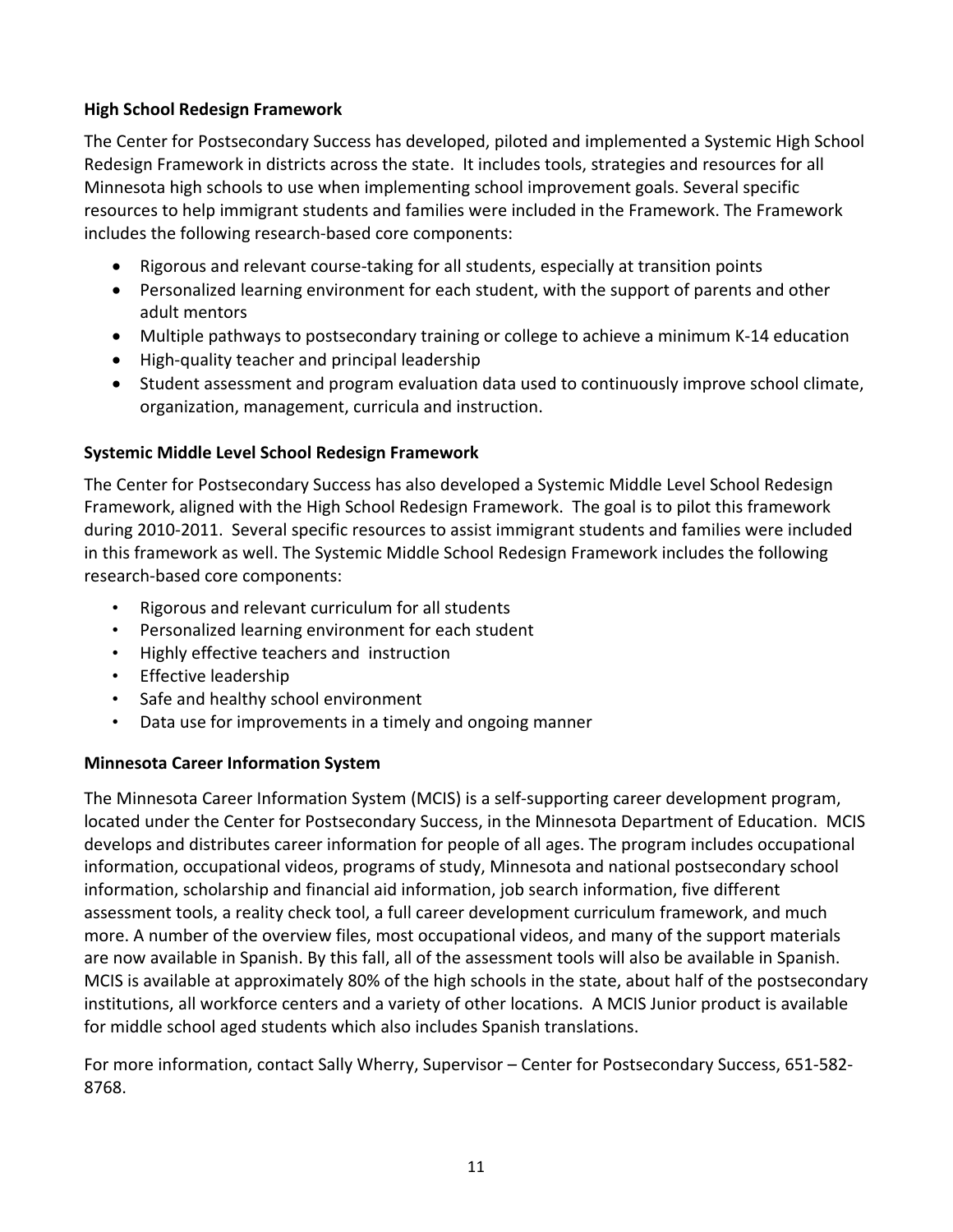# **SCHOOL CHOICE**

#### **Integration Revenue**

The intention of the Minnesota Integration Revenue Program is to increase interaction between students in racially isolated districts or school sites and adjacent school districts or sites. The program provides funding to 115 eligible school districts, as determined by number of protected students reported in the October 1 child count. The Integration Revenue Program is governed by Minnesota Statutes Section 124D.86 and Minnesota Rules 3535.0100.

Districts receiving integration revenue are required to develop a desegregation plan through a community collaborative process. The plan should include opportunities for students in the following areas:

- Increased interracial contact through classroom experiences;
- Staff development and other initiatives;
- Cultural programming; and,
- Other education‐related programming, such as classroom partnerships and summer programming.

Integration revenue funds programs in the Willmar and Rochester school districts that target new Americans and immigrants. One of Rochester's goals is to *Support an Integrated Learning environment for ALL students and Close the Opportunity Gap*. The initiative under this is to "support Newcomer Centers to prepare students for integrated learning environments".

#### **Charter Schools and Alternative Schools**

About 10% of the charter schools target new immigrants or English Language Learners (ELL). At least one contract alternative school in Minneapolis targets new immigrants and others focus on ELL students.

For more information, contact Glory Kibbel, Supervisor, 651‐582‐8695.

# **COMPLIANCE AND ASSISTANCE**

The Compliance and Assistance division oversees implementation of certain state and federal laws, including special education laws and civil rights laws. The division also provides resources to assist school districts and parents in maintaining compliance with these laws. Many of the division's activities serve students indirectly, via monitoring and other support services of and for schools. To the extent required by law, special education compliance monitors and the division's civil rights monitor ensure that programs and services offered by school districts appropriately meet the needs of all student groups, including new immigrants and others who may have unique language or cultural needs.

The division also provides several model special education forms that are used by school districts when seeking consent from parents to evaluate their child for special education and when proposing an individualized education plan for a child. These forms advise parents on where to get further assistance from community organizations and the department.

Individuals from new immigrant communities are most likely to come into direct contact with the division during a special education complaint or hearing process, during a mediation or other facilitated meeting, or when seeking technical advisory assistance from the division. To ensure that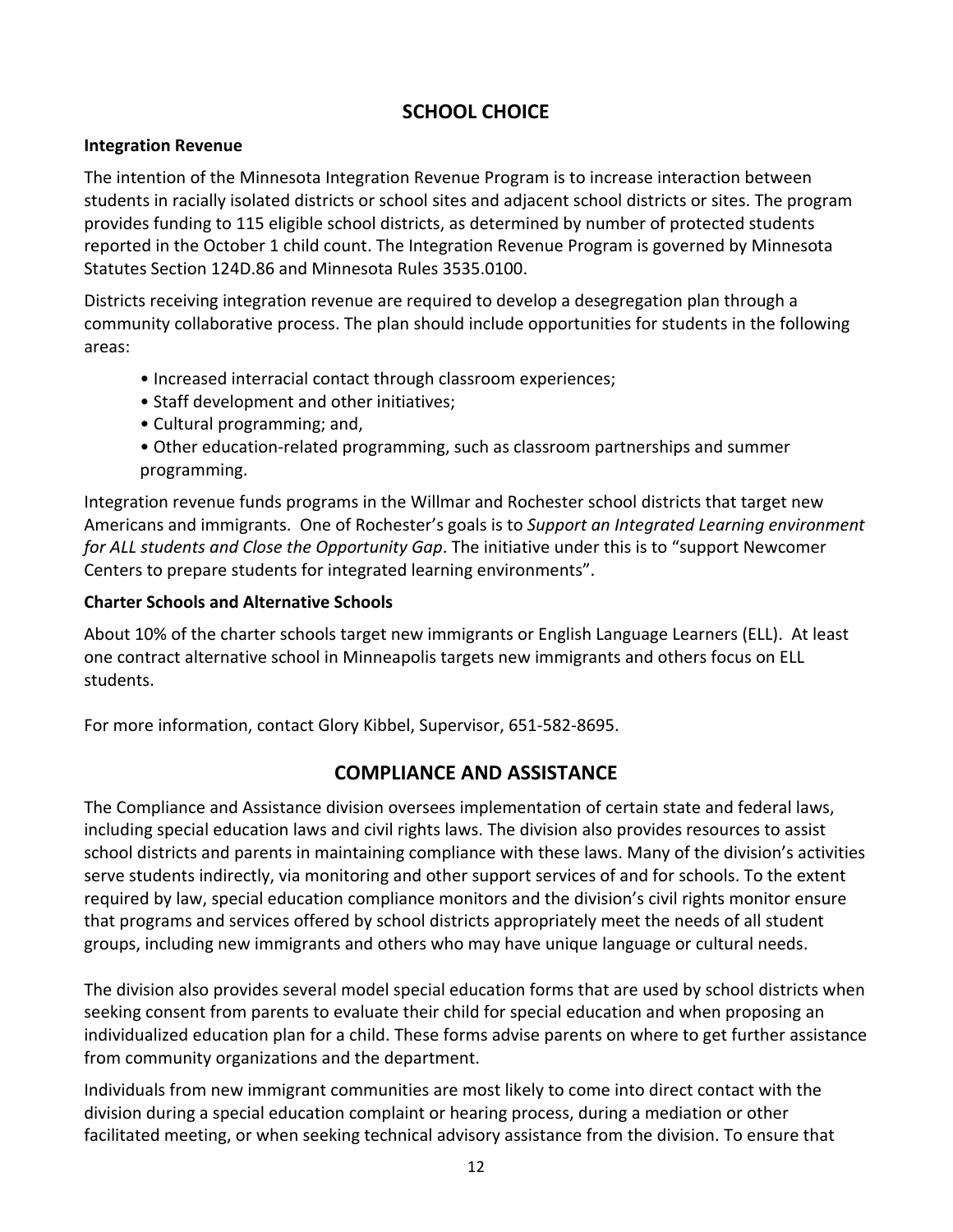new immigrant parents are aware of and have access to the full breadth of these important resources for parents and students, the division has implemented the following programs:

- Special education forms that are commonly used by parents translated into several languages likely to be spoken by new immigrants
- Translated forms are available on the division's web pages and include all standard due process forms such as the Individualized Education Plan; due process complaint forms and an explanatory How to File a Complaint document; the model procedural safeguards notice; and mediation and facilitated IEP meetings forms and overview documents.
- Proactive outreach that promotes the division's services to parent support organizations, such as PACER and ARC, which work closely with parents in new immigrant communities
- Ensure new immigrant parents are aware of the division's role and resources to assist them through informal outreach about services with these parent organizations. These organizations have staff members who work closely with parents in new immigrant communities and who often come from those communities themselves.
- Prepared to launch in June 2010 a new outreach program to county social services agencies that often have first contact with new immigrants. This outreach is designed to bring information about the division's resources and how it can help parents to organizations that come into direct contact with new immigrant parents.
- Offered and implemented a parent advocacy and training grant that will enable the parent support organization PACER to develop new parent outreach and support programs aimed at diverse families, including those with low incomes, geographic limitations, or racial or cultural diversity
- Parent specialists with American Indian, Southeast Asian, Somali, and Hispanic backgrounds will work to serve family needs, and translated materials and workshops will be offered to provide parents with training, knowledge and support.

For more information, contact Amy Roberts, Director of Compliance and Assistance, 651‐582‐8482.

# **STATE LIBRARY SERVICES**

The State Library Services division has established an ongoing working relationship with the Mexican Consulate staff, including Consular Ana Luisa Fajar. Among these activities are:

- a) For past three years, State Library Services staff publicized to public and school libraries the Mexican Consulate offer to provide a set of Mexican textbooks.
- b) Distributes announcements on behalf of the Mexican Consulate. The distribution is mostly to metro‐area libraries because of the nature of the activities.
- c) In May 2010 assisted consulate staff member Claudia Delgado in St. Paul Public Library regarding an exhibit of Mexican‐American children's poster contest entries.

The division also convenes meetings for sharing best practices among Metro Area library staff whose libraries serve Latino communities. The next meeting is scheduled for September 24, 2010, with Mexican Consulate staff member Rodrigo Marquez and Hector Garcia, Chicano Latino Affairs Council Executive Director. School librarians that serve Spanish‐English immersion schools or Spanish immersion schools have been invited.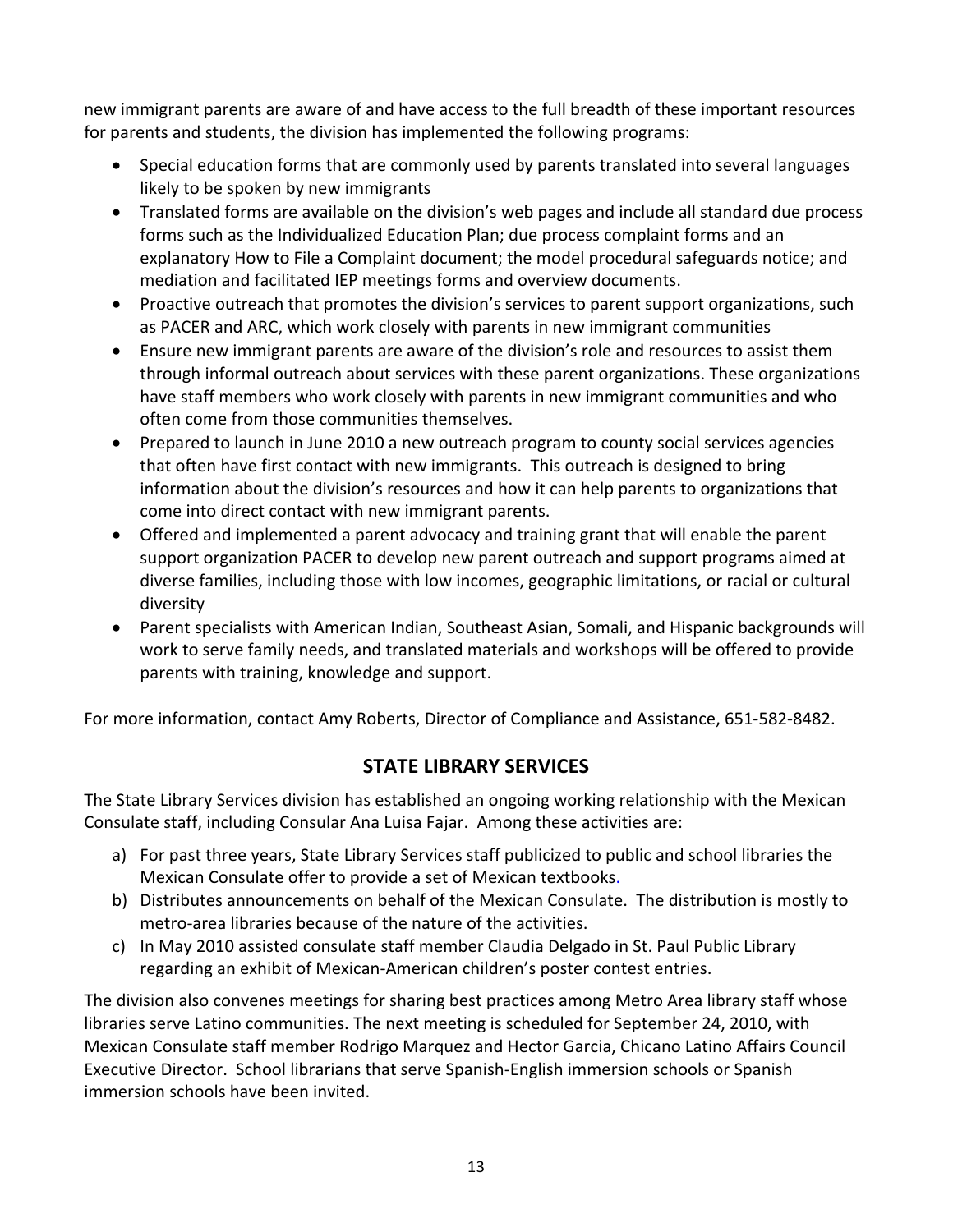State Library Services established ongoing agreement for Minitex, Office of Higher Education, to deliver issues of the Spanish‐language newspaper *La Prensa* to 114 public, school, and some academic libraries in Greater Minnesota. Public libraries serve as distribution points for individuals for personal copies and for libraries to make available in their periodicals section.

Other services the division provides to library users including new American and immigrants include:

- Recently began discussions with the newspaper *Asian American Press* for similar delivery service which may begin in the fall of 2010.
- Provides maps of Minnesota libraries, http://education.state.mn.us/MDE/Data/Maps/LibraryMaps. Maps direct the public to libraries which provide study locations, homework resources, work resources, and public Internet access.
- Offers training for library staff on ways to remove barriers to library services for immigrants and New Americans.

### **Federal Library Grants**

The federal government awarded a Library Services and Technology Act (LSTA) grant to Hennepin County Library (HCL) to enhance and expand its current comprehensive library resources and programs to immigrants living in disadvantaged neighborhoods. With the grant HCL will develop programs that successfully increase confidence with the English language, introduce or familiarize the participants to the library and its resources, promote the sense of community, and introduce local social services, including healthcare, nutrition, safe homes, employment resources and advance educational opportunities programs for young people. Anticipated start date is July 1, 2010.

Descriptions of other federal LSTA grants are available at:

http://education.state.mn.us/mdeprod/groups/Library/documents/Report/034551.pdf

Federal LSTA funds supplement state funds that support the sharing of library materials from all types of libraries through the Minitex delivery system. The sharing of library resources makes it possible for a person in outstate Minnesota to borrow and return a book or other materials from the anywhere in the state without charge.

#### **State Library Grants**

The twelve regional public library systems receive state funding through the Regional Library Basic System Support (RLBSS) program through State Library Services. This state funding is matched with county and city funding to support a network over 360 public library buildings statewide. Public libraries are part of the economic, educational and cultural framework of the state, and are of particular importance in out‐state areas. The regional systems through their member or branch libraries offer books, media and other resources, programs and services for all age groups and backgrounds, and provide free access to the Internet.

#### **State Regional Library Telecommunications Aid**

State Regional Library Telecommunications Aid (RLTA) funding supports Internet access through the regional public library systems for one line per eligible member or branch library building. Access to the Internet is helpful for English language learners, distance learners, job hunters, retrieving e‐ government resources, e‐mail communication with families, homework assignments, and business resources.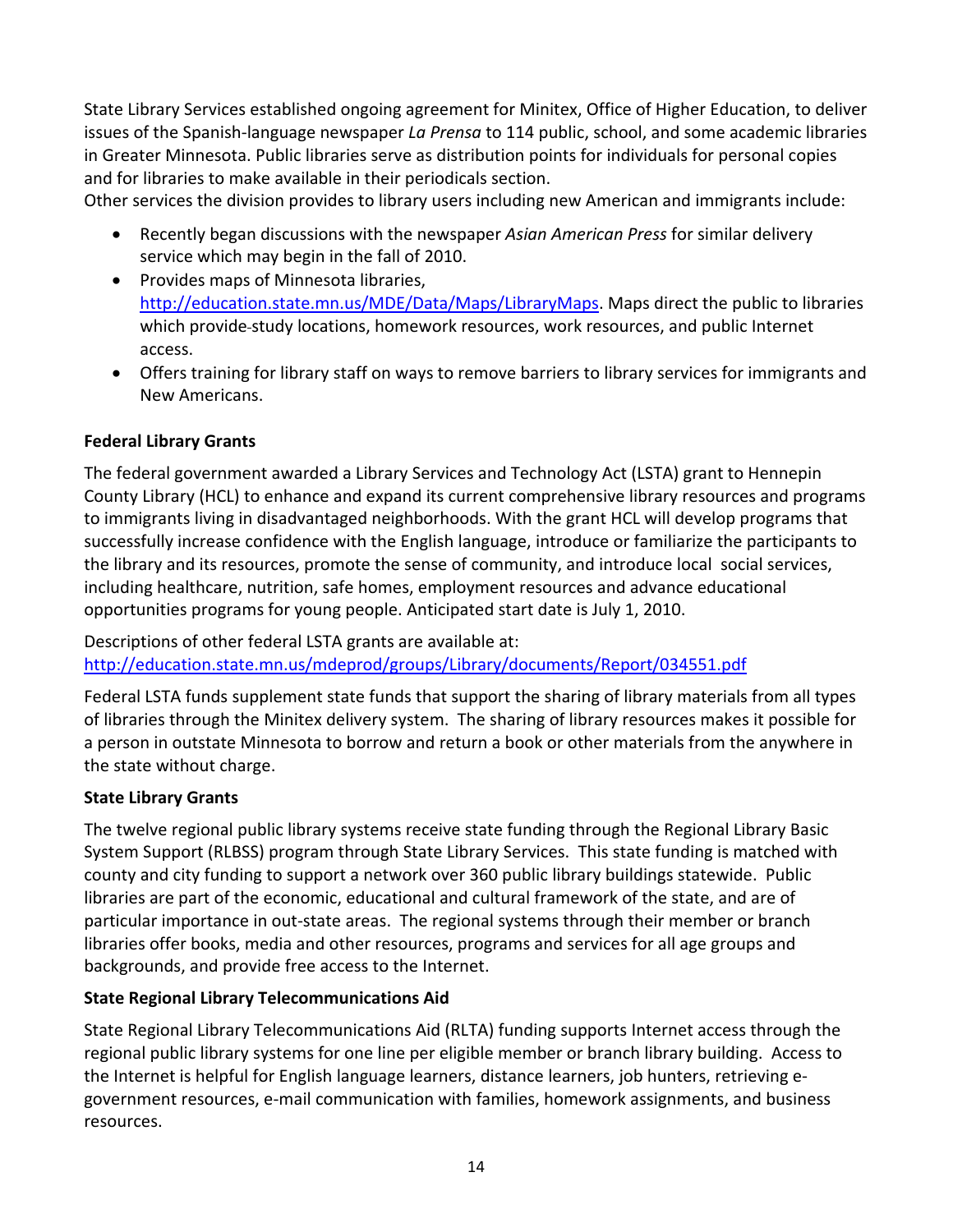### **Electronic Library for Minnesota**

The Electronic Library for Minnesota (ELM**)** is a collection of research and information databases that can be used by Minnesota residents through their school, public, academic and state government libraries or from home or work with a valid public library card. The statewide database licenses give Minnesota residents online access to magazine, journal and newspaper articles, electronic books, and information from other reference sources.

The databases in ELM were recommended by the Minitex Electronic Information Resources Task Force which includes the State Librarian and other State Library Services staff. The current licenses run through June 30, 2012. The Legislature allocates funds through State Library Services, Minnesota Department of Education to make these resources available to public and school libraries. There are two foreign‐language databases available on ELM:

- 1. *¡Informe!* provides the full‐ text articles from 50 Spanish‐language magazines and bilingual periodicals.
- 2. Clase/Periodica indexes documents published in Latin American journals specializing in the social sciences and humanities. PERIÓDICA covers journals specializing in science and technology. Together, these databases contain 2,600 scholarly journals published in the Spanish, Portuguese, French, and English languages.

### **Minnesota Braille and Talking Book Library Faribault, MN**

The Minnesota Braille and Talking Library's (MBTBL) Braille and audio collection is provided by National Library Service for the Blind and Physically Handicapped (NLS). Public Law 889‐522 authorizes the Library to provide talking‐book services to all persons who could not read standard print because of visual or physical disability. This provided collection is similar to a medium‐sized public library collection. Selections range from pre‐school through adult interest levels. When possible, titles from other cultures are included. Spanish language titles are regularly added to this collection. This collection is not curriculum directed, but it includes titles that introduce immigrant children and adults to American history and culture and help improve English language comprehension.

# **MBTBL collection helpful for new immigrants:**

- **Citizenship** and **GED** materials. Titles are in English and in Spanish on audiocassette. Braille equivalents available in English.
- **Print/Braille.** Titles include the text in print and Braille. The vocabulary ranges for pre‐school through third grade readers. Folktales from many countries are represented, as well as fiction and nonfiction titles. The nonfiction selections offer basic information on topics that help inform and build vocabulary.
- **Uncontracted Braille.** Text is letter by letter. These titles introduce the Braille alphabet and help build initial tactile skills required to learn standard Braille with its short forms.
- **Large Print**. The library purchases large print titles from commercial publishers with gift donations. Juvenile, young adult and Spanish language titles are purchased when available.
- **Playaway Books**. Purchased with LSTA grant money, this collection of commercially produced Playaway digital audio books includes several titles introducing English to Spanish speakers.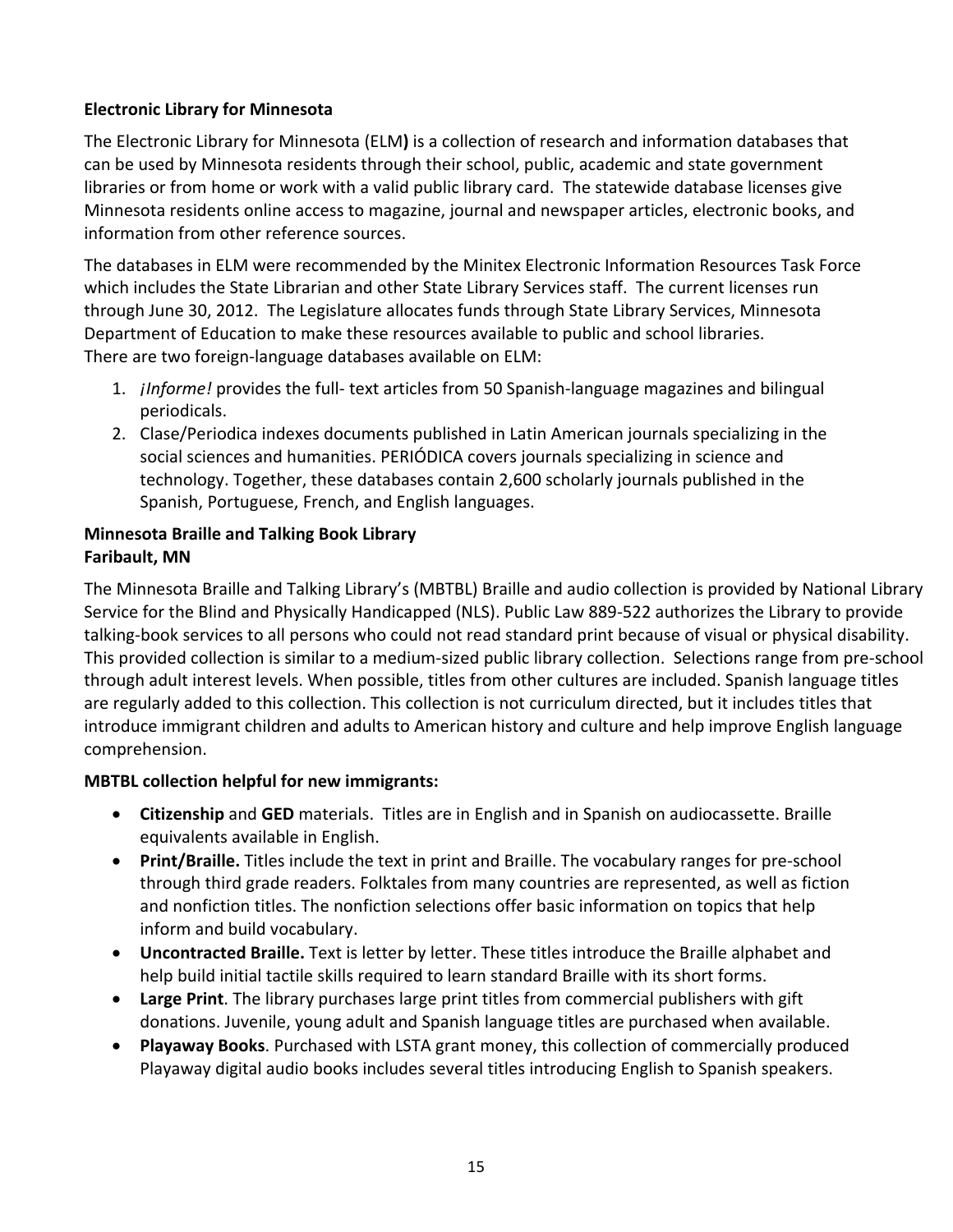#### **NLS/BPH Foreign Language resources:**

**Magazines.** Personal subscriptions to two Spanish language magazines: *People en Espanol and Vandides;* French language, *France Amerique* and German*, Das Beste aus Readers Digest*.

#### **NLS/BPH Foreign Language Collection**

NLS/BPH purchased foreign language titles in a number of languages. The foreign language collection is located at the Multistate Center for the East in Cincinnati, Ohio and serves foreign language patrons nationally. The size and diversity of titles for the languages vary. At this time Braille and audiocassette titles are available. The MBTBL initiates interlibrary loan requests for patrons.

For more information on State Library Services, contact Nancy Walton, Acting Director, at 651‐582‐8881.

This report was prepared by Minnesota Department of Education, Office of Government Relations.

Contact:

Amy S. Walstien Director of Government Relations Minnesota Department of Education Office: 651‐582‐8292 Email: amy.walstien@state.mn.us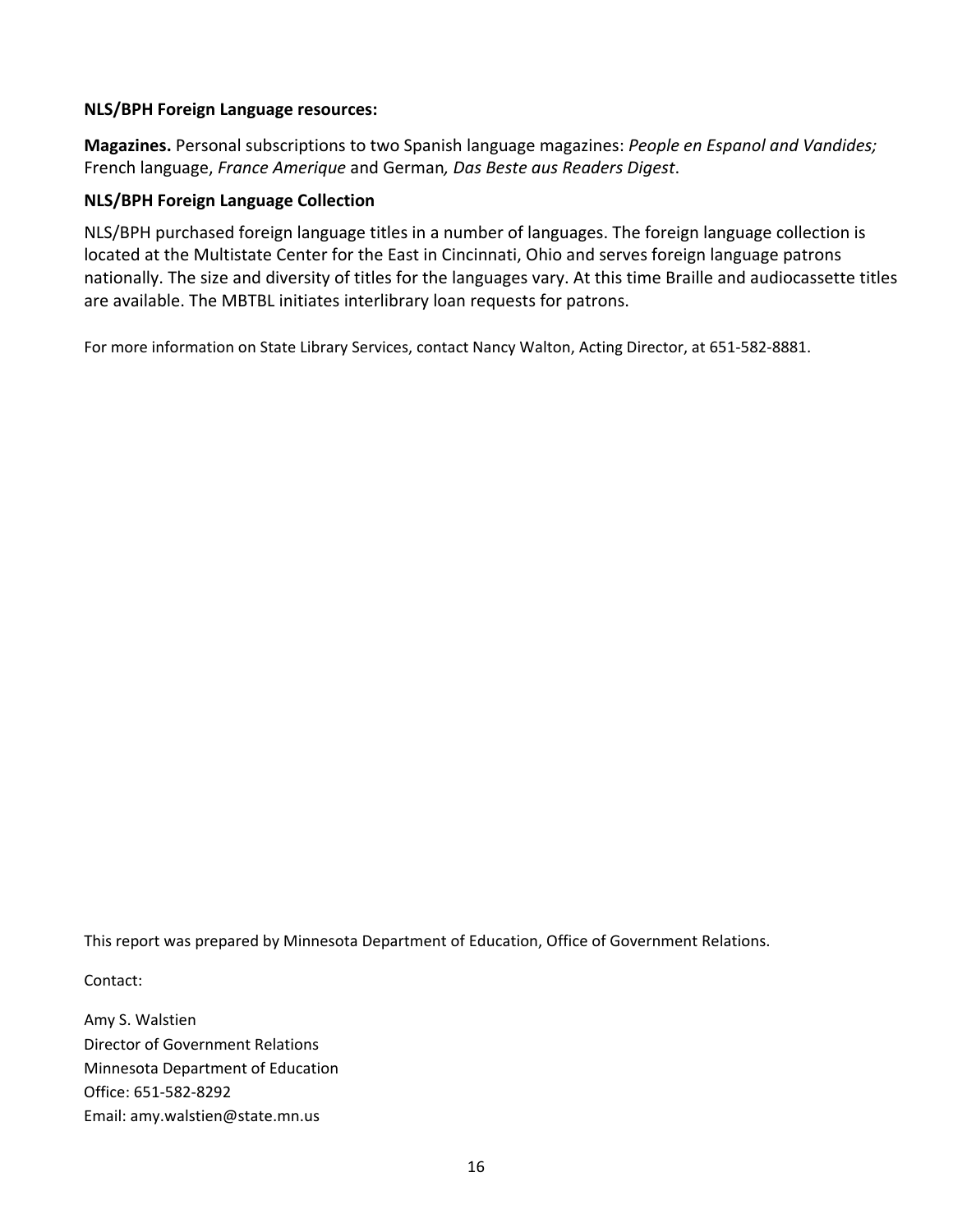

# **MINNESOTA ABE TEN YEAR PARTICIPATION AND FUNDING TREND DATA: 2000 – 2010**  September 24, 2009

|                                                                  | FY 2000              | FY 2001               | FY2002               | FY 2003              | FY 2004               | FY 2005                                                                                                                  | FY 2006                                     | FY 2007                 | <b>FY 2008</b>         | FY 2009                 | FY2010        |  |
|------------------------------------------------------------------|----------------------|-----------------------|----------------------|----------------------|-----------------------|--------------------------------------------------------------------------------------------------------------------------|---------------------------------------------|-------------------------|------------------------|-------------------------|---------------|--|
| <b>Enrollees</b><br>(Any number of contact hrs.)                 | 73,213               | 78,443                | 82,778               | 81,821               | 81,419                | 80,452                                                                                                                   | 76,736                                      | 74,708                  | 74,656                 | 73,387                  |               |  |
| "Participant" - defined as                                       |                      |                       |                      |                      |                       |                                                                                                                          |                                             |                         |                        |                         |               |  |
| 12 hours or more:                                                | 49,720               | 42,039                | 42,853               | 43,864               | 44,220                | 47,173                                                                                                                   | 46,042                                      | 45,407                  | 45,681                 | 45,588                  |               |  |
| <b>Percent of enrollment:</b>                                    | (68%)                | (54%)                 | (52%)                | (54%)                | (54%)                 | (59%)                                                                                                                    | (60%)                                       | (61%)                   | (61%)                  | (62%)                   |               |  |
| <b>Participation Change</b>                                      | $+3.3%$              | $(-15%)$              | $+1.9%$              | $+2.4%$              | $+0.8%$               | $+6.3%$                                                                                                                  | $(-2.4%)$                                   | $(-1.0\%)$              | $+0.01%$               | 0%                      |               |  |
| Participation (12+ hrs.) Type                                    |                      |                       |                      |                      |                       |                                                                                                                          |                                             |                         |                        |                         |               |  |
| $%$ ESL                                                          | 37%                  | 44%                   | 46%                  | 46%                  | 47%                   | 48%                                                                                                                      | 51%                                         | 46%                     | 45%                    | 47%                     |               |  |
|                                                                  | 18,396               | 18,497                | 19,712               | 20,177               | 20,783                | 22,643                                                                                                                   | 23,481                                      | 20,887                  | 21,006                 | 21,426                  |               |  |
| % GED + Diploma                                                  | 21%                  | 19%                   | 20%                  | 20%                  | 20%                   | 19%                                                                                                                      | 17%                                         | 18%                     | 21%                    | 16%                     |               |  |
| % ABE and other                                                  | 42%                  | 37%                   | 34%                  | 34%                  | 33%                   | 33%                                                                                                                      | 32%                                         | 36%                     | 34%                    | 37%                     |               |  |
| <b>Enroll. Contact Hrs.</b> 3,205,283                            |                      | 3,552,917             | 4,170,176            | 4,420,210            | 4,845,859             | 4,994,916                                                                                                                | 5,216,421                                   |                         | 5,214,101 5,054,208    | 5,372,127               |               |  |
| Annual Con.Hr. Change+42.0%<br>10-Year Average Con.Hr. Change    |                      | $+10.8%$<br>$+8.7%$   | $+17.4%$<br>$+10.1%$ | $+6.0%$<br>$+10.4%$  | $+9.6%$<br>$+11.1%$   | $+3.1%$<br>$+11.0%$                                                                                                      | $+4.4%$<br>$+10.9%$                         | $(-0.04\%)$<br>$+10.2%$ | $(-3.1\%)$<br>$+9.1%$  | $+6.3%$<br>$+9.7%$      |               |  |
| <b>Avg. Contact Hours</b><br>- Per Enrollee<br>- Per Participant | 44<br>69             | 45<br>82              | 50<br>88             | 54<br>95             | 60<br>99              | 62<br>102                                                                                                                | 68<br>108                                   | 70<br>115               | 68<br>111              | 73<br>118               |               |  |
| <b>ABE Revenue</b>                                               | FY 2000              | <b>FY 2001</b>        | FY2002               | FY 2003              | <b>FY 2004</b>        | FY 2005                                                                                                                  | <b>FY 2006</b>                              | <b>FY 2007</b>          | <b>FY 2008</b>         | FY 2009                 | <b>FY2010</b> |  |
| <b>State Aid</b><br>(in Millions)                                |                      | \$23.000 M \$30.074 M | \$32.150 M           |                      | \$31.659 M \$34.388 M |                                                                                                                          | \$36.509 M \$36.518 M \$37.999 M \$41.059 M |                         |                        | \$42.292 M              | \$43.560 M    |  |
| <b>Federal Aid</b>                                               |                      |                       |                      |                      |                       | \$4.347 M \$5.178 M \$6.055 M \$6.489 M \$6.684 M \$6.833 M \$6.809 M \$6.774 M \$6.802 M \$6.725 M \$6.166 M            |                                             |                         |                        |                         |               |  |
| (in Millions)<br><b>TOTAL REVENUE</b><br>(in Millions)           |                      |                       |                      |                      |                       | \$27.347 M \$35.252 M \$38.205 M \$38.148 M \$41.072 M \$43.342 M \$43.327 M \$44.773 M \$47.861 M \$49.017 M \$49,726 M |                                             |                         |                        |                         |               |  |
| <b>Total Aid Change</b>                                          | +31.9%               | +28.9%                | $+8.4%$              | $(-0.2%)$            | $+7.7%$               | $+6.6%$                                                                                                                  | $(-0.1\%)$                                  | $+3.3%$                 | $+6.9%$                | $+2.4%$                 | $+1.4%$       |  |
| \$ per py Enrollee<br>\$ per py Participant                      | \$373.53<br>\$550.02 | \$449.40<br>\$838.55  | \$461.54<br>\$891.54 | \$466.24<br>\$869.69 | \$504.45<br>\$928.81  | \$538.73<br>\$919.37                                                                                                     | \$546.09<br>\$941.03                        | \$599.31<br>\$986.03    | \$641.09<br>\$1,047.72 | \$ 677.59<br>\$1,090.77 |               |  |
| \$ per py Learner Hr.<br>$(py = prior year)$                     | \$8.53               | \$9.92                | \$9.16               | \$8.63               | \$8.48                | \$8.68                                                                                                                   | \$8.31                                      | \$8.59                  | \$9.47                 | \$9.26                  |               |  |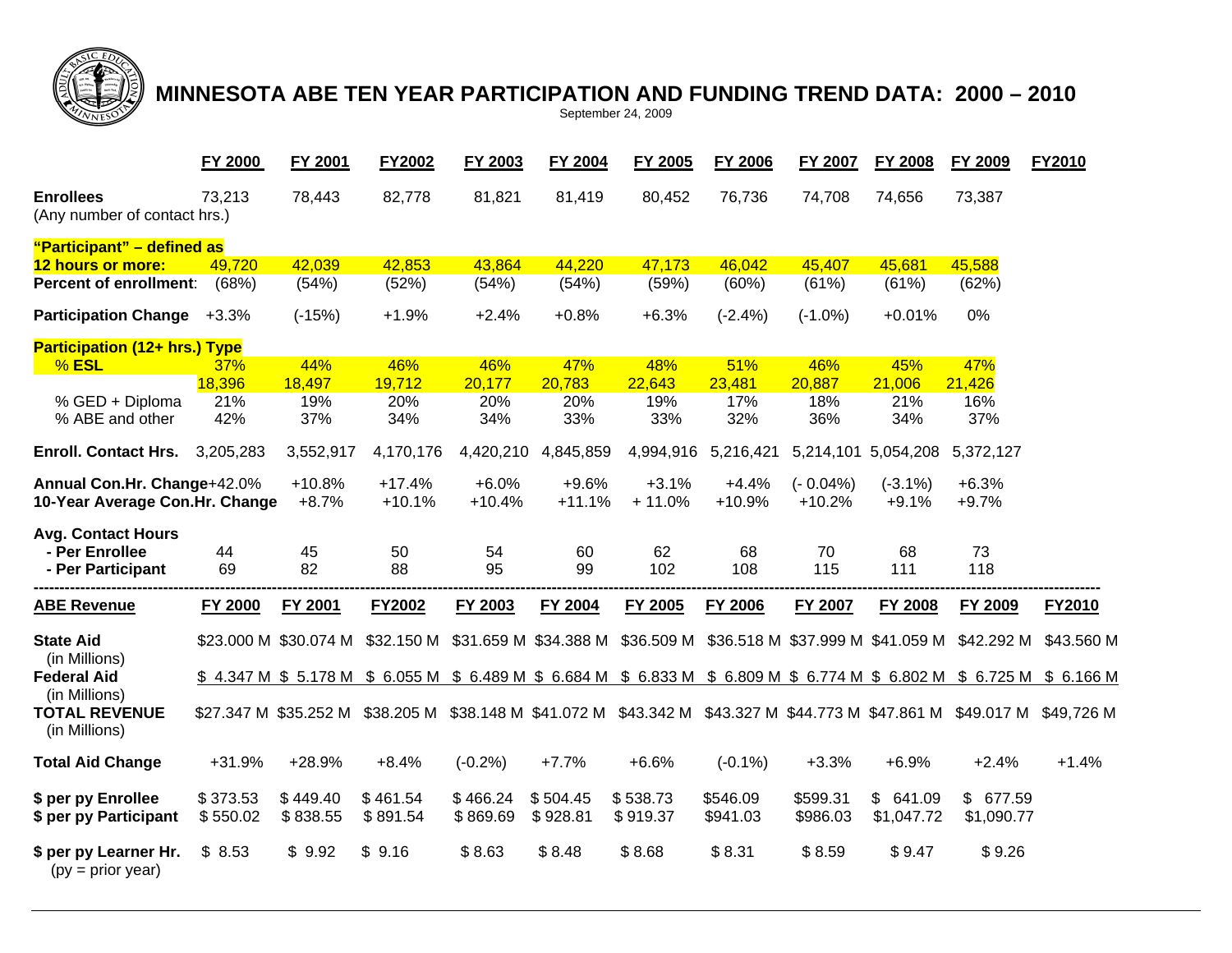# ABE STATE AID PER PRIOR YEAR CONTACT HOUR: 2001 – 2010

September 24, 2009

This table shows the ABE revenue per prior year contact hour for selected ABE programs. The calculation is derived by dividing the total state aid award (all four state aid formula components) by the program's prior year contact hours.

|                           | <b>FY 2001</b> | <b>FY2002</b> | <b>FY 2003</b> | <b>FY 2004</b> | FY 2005 FY 2006 |                 | <b>FY 2007</b> | <b>FY 2008</b> | <b>FY 2009</b> | FY 2010 |
|---------------------------|----------------|---------------|----------------|----------------|-----------------|-----------------|----------------|----------------|----------------|---------|
| <b>St. Paul ABE</b>       | \$7.46         | \$7.18        | \$7.02         | \$6.38         | \$6.08          | $$5.83$ $$5.22$ |                | \$6.16         | \$6.75         | \$6.50  |
| Minneapolis ABE \$8.15    |                | \$7.75        | \$7.20         | \$6.63         | $$6.43$ $$6.13$ |                 | \$6.31         | \$6.61         | \$7.07         | \$6.97  |
| All CBO Consortia* \$5.72 |                | \$5.48        | \$5.19         | \$4.80         | \$4.79          | \$4.61          | \$4.54         | \$5.01         | \$5.41         | \$5.26  |

\*By state ABE law, Community-Based Organizations (CBO's) and the Department of Corrections (DOC) receive contact hour aid only, which is only one component of the four-part revenue formula. DOC and CBO consortia currently include: Institute for New Americans, American Indian OIC, Communication Services for the Deaf, Minnesota Internship Charter School (plus Sabathani), and the Department of Corrections (all state prisons).

| <b>STATE AVG.</b>                      | \$11.01 | \$8.82 | \$8.12 | \$7.53 | $\frac{\$7.38}{\$7.38}$ | \$7.12         | \$7.06 | \$7.63 | \$8.20 | \$7.87     |
|----------------------------------------|---------|--------|--------|--------|-------------------------|----------------|--------|--------|--------|------------|
| Federal Aid / Hr. \$1.35 \$1.24 \$1.15 |         |        |        | \$1.05 | $\sqrt{$0.99}$          | $\sqrt{$0.91}$ | \$0.88 | \$0.87 | \$0.89 | $$0.55***$ |

\*\*(Federal aid supplements the state aid. Large reduction in federal aid for FY 2010 due to federal formula change)